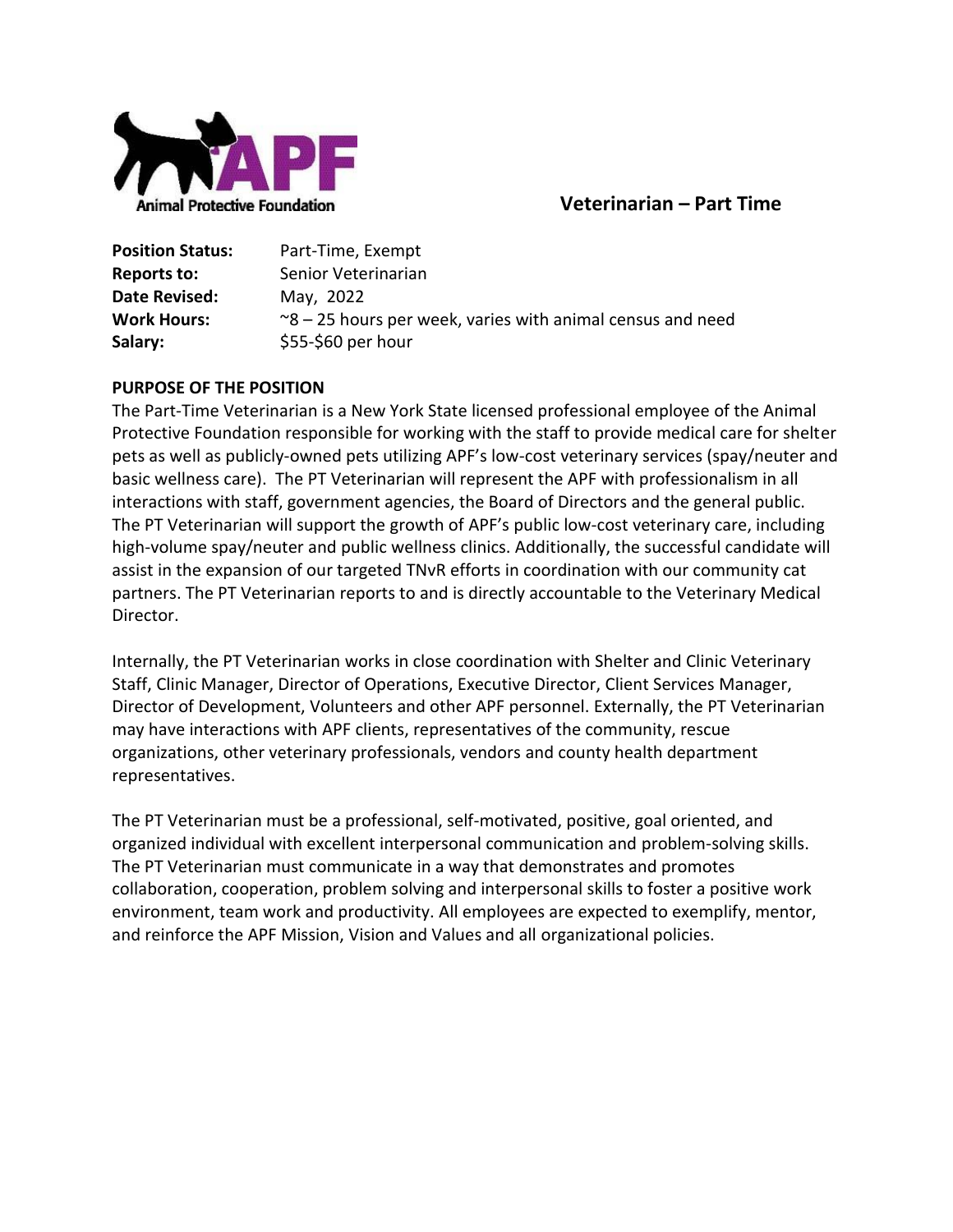#### **DUTIES AND RESPONSIBILITIES**

#### **General Duties:** 75%

- Provide examination, vaccination and treatment as necessary for sheltered animals and provide and maintain timely and accurate records on the shelter's animal database.
- Perform surgery (spay & neuter surgeries, general surgeries and others as determined by DVM and Director of Operations) for APF and publicly owned pets in concert with APF programs and policies.
- Work with the veterinary staff to see that treatment plans are followed and effective.
- Work with the veterinary staff to provide medical and surgical care for shelter pets.
- Support the APF Development Department through providing information, expertise, and updates on pets whom receive treatment as a result of fundraising efforts
- On occasion, prepare specimens for rabies lab testing in accordance with NYS Department of Health (DoH) guidelines.

## **Leadership:** 10%

- Responsible for promoting and role modeling a positive and professional work environment. Provides coaching and effective training to keep staff at a level necessary to achieve the APF's mission, goals and highest quality of animal and client care.
- Provide training and information to APF staff as needed to ensure an outstanding standard of care is maintained
- Participate in staff meetings as needed; providing clear and relevant information to team members
- Serve as a mentor to veterinary staff to increase individual skills and knowledge.
- Coach staff to resolve complex or difficult situations and suggest alternatives to promote and assure high quality animal care and work environment.
- Promote a safe workplace through maintaining work rules and safety training programs which comply with standards set by the APF and other regulatory agencies such as OSHA.
- Assist in creating and maintaining training materials including manuals, forms, protocols, and procedures for pet care related tasks in coordination with veterinary staff and APF leadership.

## **Record Keeping:** 10%

- Assist Director of Operations and veterinary staff with designing and implementing standard operating procedures related to disease control and general animal husbandry
- Ensure records of all controlled drug use are current and compliant with state and federal laws and regulations.
- Ensure animal database and related veterinary records are accurate and up-to-date.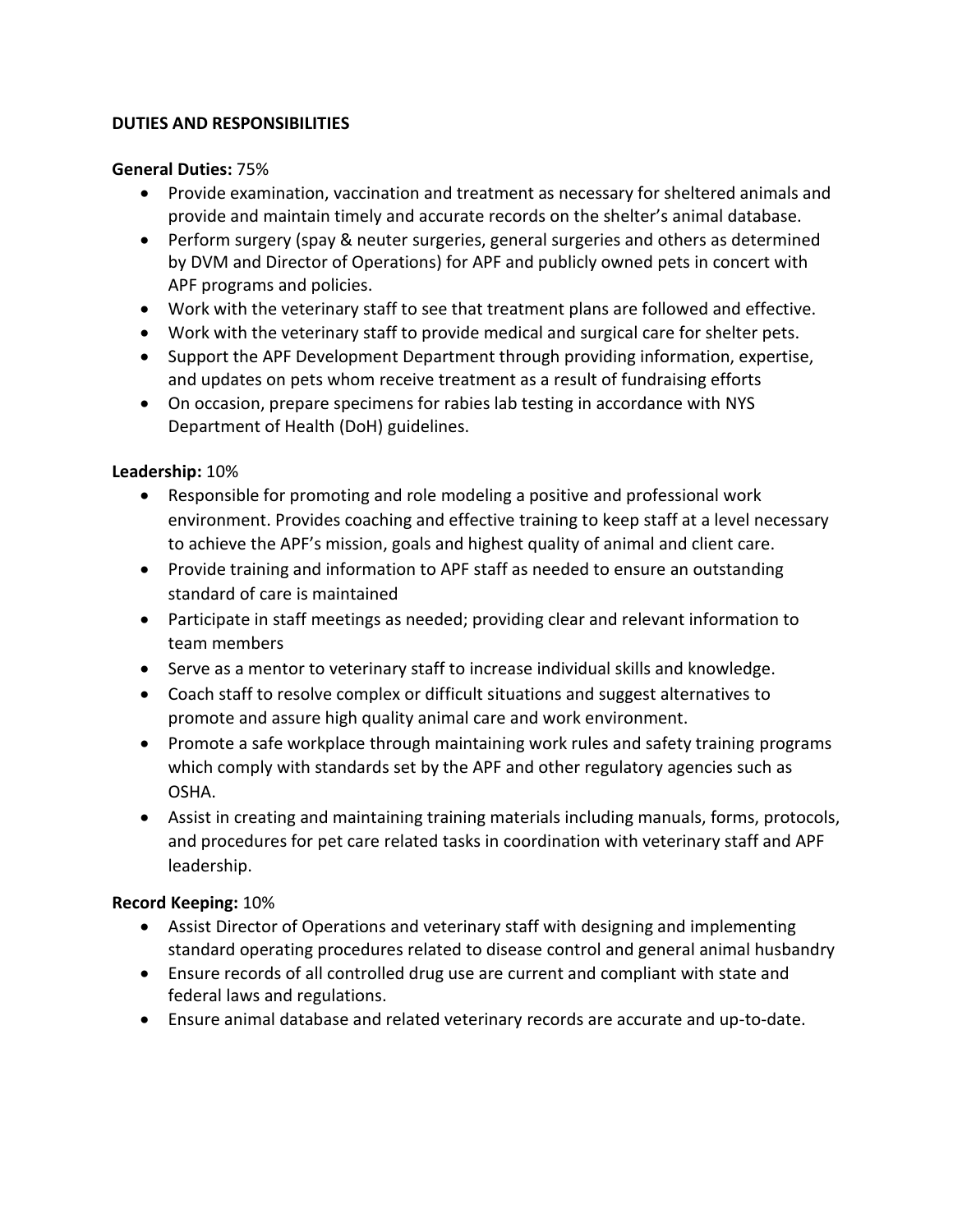#### **Fiscal Management:** 5%

- Contribute to the annual budget process by making recommendations to improve care while also maintaining or improving revenue generation and operating within the approved expense budget.
- Use technology to enhance and improve the efficiency of shelter operations.

May be assigned to work in other departments temporarily.

Perform other duties as assigned by the Director of Operations, Executive Director or Veterinary Medical Director.

## **Physical Demands & Working Conditions**

Ability to stay standing or active during entire shift. Must be able to lift a minimum of 50 lbs. Work performed both in and out of facility requires lifting, bending, stooping, pushing and other strenuous activities.

Requires flexibility and high energy. Must be comfortable handling companion animals such as cats, dogs and small animals (rabbits, guinea pigs, hamsters, etc) of varying sizes, temperaments, ages and backgrounds. May have contact with animal waste, kennel cleaners and disinfectants, soiled kennels, animal bedding and dishes. May be exposed to loud noises or exposed to zoonotic diseases. Will work continuously with other staff, volunteers and members of the public. Will have access to protective equipment such as gloves, protective eye and ear wear, etc.

## **Requirements**

- Education and Experience:Any combination of training and experience that would provide the required knowledge and abilities is qualifying. Two years of experience working in an animal shelter environment is highly desirable but not required. Two years of experience with high volume spay/neuter surgical setting is highly desirable. Fear Free Certified preferred.
- Licenses:Possession and maintenance of a license to practice as a Veterinarian issued by the State of New York Education Department, Office of Professions. Must possess and maintain a valid Drug Enforcement Administration (DEA) certificate/license. Must have a valid New York State driver's license.
- Knowledge:Current principles, practices, techniques and policies of veterinary medicine, including disease identification, prevention, control and eradication. Utilization and effects of medications for animals. Safety policies, procedures and practices as they relate to veterinary medicine and shelter environments including zoonotic diseases. Local, State and Federal animal health laws and regulations. Understanding of herd health and/or shelter medicine concepts. Preoperative, surgical and postoperative procedures involved in performing spay and neuter surgeries.